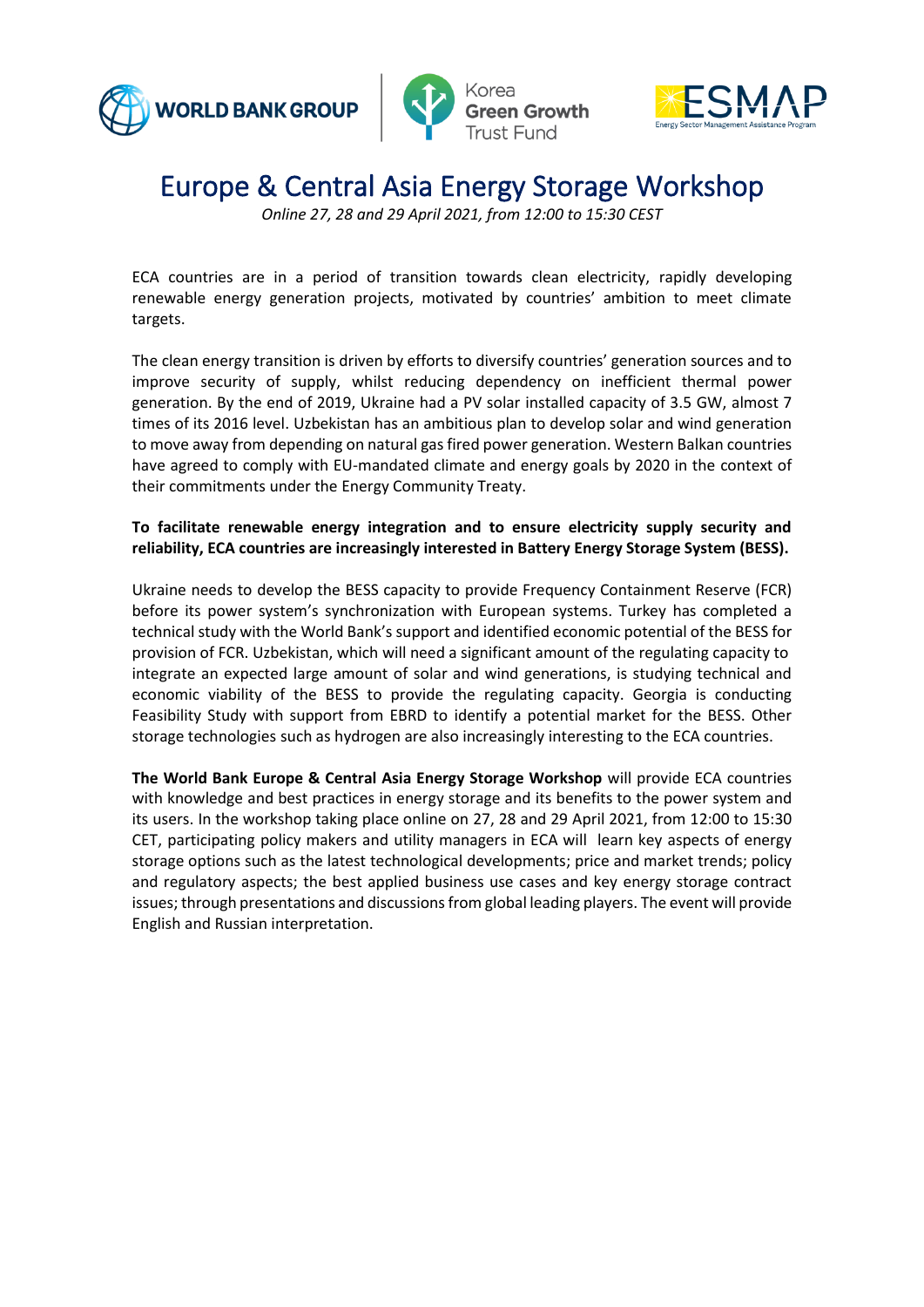





*Online 27, 28 and 29 April 2021, from 12:00 to 15:30 CEST*

### WORKSHOP AGENDA

Day 1 – Tuesday 27 of April 2021

### The Role of Energy Storage Technology in National Energy Systems

#### 12:00 – 12:20 - **Opening Remarks: Why are we speaking now about Energy Storage in ECA?**  Context, objectives and policies

• **Lucio Monari**, Regional Director, Infrastructure, Europe and Central Asia, **World Bank**

#### 12:20 – 13:30 - **Global Trends on energy storage markets and regulation**

This session delves into the market challenges and opportunities or storage markets worldwide; from technologies, cost, regulatory trends, localization, manufacturing etc., as well as how the added flexibility of batteries can be of value to provide specific grid services. Presentations followed by discussion and Q&A

- **Rahul Walawalkar**, President, **India Energy Storage Alliance and President** & MD, **Customized Energy Solutions of India**
- **Christoph Kost**, Head of Group Energy Systems and Energy Economics Energy System Analysis, **Fraunhofer ISE**
- **Luis Munuera,** Strategic Initiatives, **International Energy Agency (IEA)**

#### 13:30 – 14:45 – **ECA countries view on energy storage**

Experts from various countries, including transmission companies, utilities and consultants will provide insight into the potential role and value of energy storage systems in ECA´s national grids.

Presentation followed up by Q&A

- **Mr. Yaroslav Demchenkov**, Deputy Minister, **Ministry of Energy of Ukraine**
- **Mr. Abay Kulanbay**, Acting Director of the Department of Renewable Energy, **Ministry of Energy of Kazakhstan**

#### 14:45 – 15:45 - **Policy and regulation support for the deployment of energy storage technologies**

Policy makers, regulators and legal experts consider the barriers to the deployment of energy storage systems and how they have been removed in other markets.

Panel discussion with no PPTs

- **Rémi Mayet**, Deputy Head of Unit Directorate General for Energy Security and Safety, **European Commission**
- **Emanuele Taibi**, Power Sector Transformation Strategies, **International Renewable Energy Agency (IRENA)**
- **Brittney Elzarei**, Policy Manager, **The European Association for Storage of Energy – EASE**
- **Gabe Murtaugh**, Lead Infrastructure and Regulatory Policy Developer Market and Infrastructure Policy, **California ISO**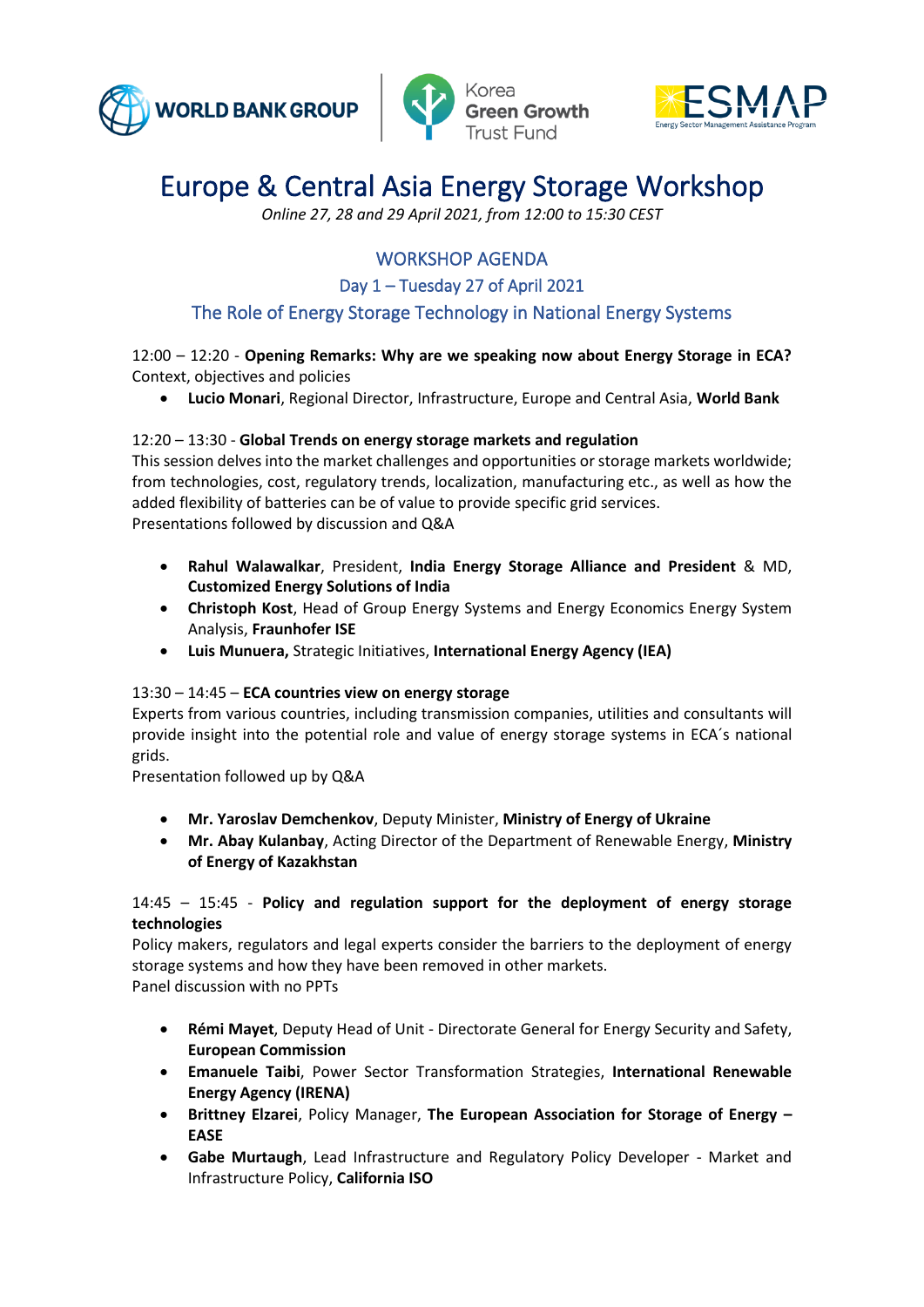





*Online 27, 28 and 29 April 2021, from 12:00 to 15:30 CEST*

15:45-15:50 – **Key takeaways and closing remarks**

### Day 2 – Wednesday 28 of April 2021 Energy Storage Technologies

#### 12:00 – 12:05 – **Welcome back remarks**

#### 12:05 – 13:00 – **Role and applications of energy storage**

This session will explore grid scale battery projects for frequency regulation, integration with renewables, behind the meter and peaking battery plants. Presentations followed by discussion and Q&A

- **Mark Wilson**, Senior Technical Advisor,**Australian Energy Regulator**
- **Michele Pissarello**, Head of BD New Markets, **Enel X**
- **Michael Herbert**, Co-Founder, **Delorean Power**

#### 13:00 – 14:00 - **Energy storage technologies**

Lithium-ion batteries have been getting all the attention but other technologies such as flow batteries, solid-state batteries, thermal storage and cryogenic storage, to name a few, have also made inroads into energy storage market. This session analyses the different use cases for each of them.

Presentations followed by discussion and Q&A

- **Jaione Martínez de Ilarduya**, Project Manager, **BCARE**
- **Matt Cheng Zedler,** Head of Product & Application Engineering of GridStar, **Lockheed Martin Energy Javier Cavada**, CEO, **Highview Power**

#### 14:00 – 14:45 – **ECA countries view on energy storage**

Experts from various countries, including transmission companies, utilities and consultants will provide insight into the potential role and value of energy storage systems in ECA´s national grids.

Presentation followed up by Q&A

- **Mr. Abdullajon Otaboev,** Head of the Department of Generation Development based on Renewable Energy Sources (RES), **Ministry of Energy of Uzbekistan**
- **Mr. Deniz Daştan**, Head of Electricity Market Department, **Energy Market Regulatory Authority (EMRA) of Turkey**

#### 14:45 – 15:45– **Energy Storage Case studies from selected countries**

In this session you will hear case studies of specific iconic projects around the World from the companies spearheading them.

Presentation followed by discussion and Q&A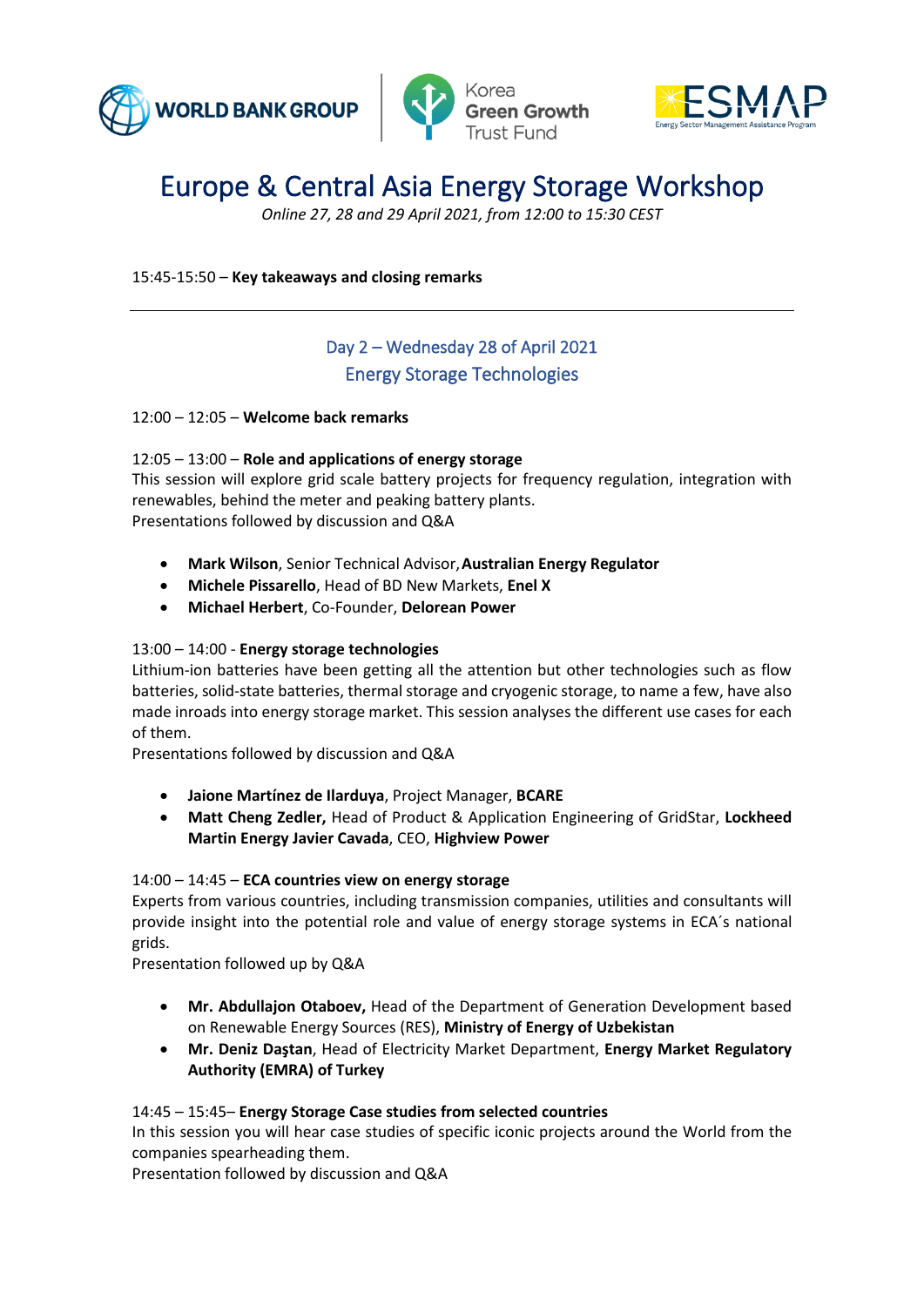





*Online 27, 28 and 29 April 2021, from 12:00 to 15:30 CEST*

- **Madina Mukhanova**, Market Manager, **Fluence**
- **Valentin Rota,** Bid Team Manager EMEA, **Tesla Energy Products EMEA**
- **Yan Mu, European System Solution Manager, Sungrow Power**
- **Michael Geyer**, Senior Consultant, **German Aerospace Centre (DLR)** Moderated by: **Fernando de Sisternes**, Senior Energy Specialist, **World Bank**

#### 15:45 – 15:50 – **Key takeaways & closing remarks**

### Day 3 – Thursday 29 of April 2021 Business Models, Financing and Bankability

#### 12:00 – 12:05 - **Welcome back remarks**

#### 12:05 – 12:45 - **Cost trends of the different battery technologies**

Is the price of battery storage coming down as predicted? Which technology is more costcompetitive? This session focuses on project cost now and cost projections for the next 2-3 years.

Presentations followed by discussion and Q&A

- **Chloe Holzinger,** Senior Analyst Batteries & Energy Storage, **IHS Markit**
- **Tifenn Brandily**, Associate, Energy Economics, **BloombergNEF**

#### 12:45 – 14:00 - **Business models for energy storage projects**

Experts delve into the different sources of revenue that storage projects could tap into to make storage projects viable.

Presentations followed by discussion and Q&A

- **Vinayak Walimbe**, VP Emerging Technologies, **Indian Energy Storage Alliance**
- **Anette Danielsson**, Market Development Analyst, **Wärtsilä Energy**
- **Weijie Mak**, Principal, **Aurora**
- **Randell Johnson**, CEO, **Acelerex**

#### 14:00 – 15:00 - **Financing energy storage projects**

Multilateral development banks and commercial financiers talk about what makes storage projects bankable, and the role of concessional financing in unlocking the value of energy storage in developing markets.

Presentations followed by discussion and Q&A

- **Chandra Govindarajalu**, Lead Energy Specialist Energy Climate Finance, **World Bank**
- **Stéphane Dubos,** Head of EMEA Power & Renewables Industry Group Corporate & Investment Banking, **Natixis**
- **Roger Font,** Director Global of project, asset and specialized business, **Banc Sabadell**